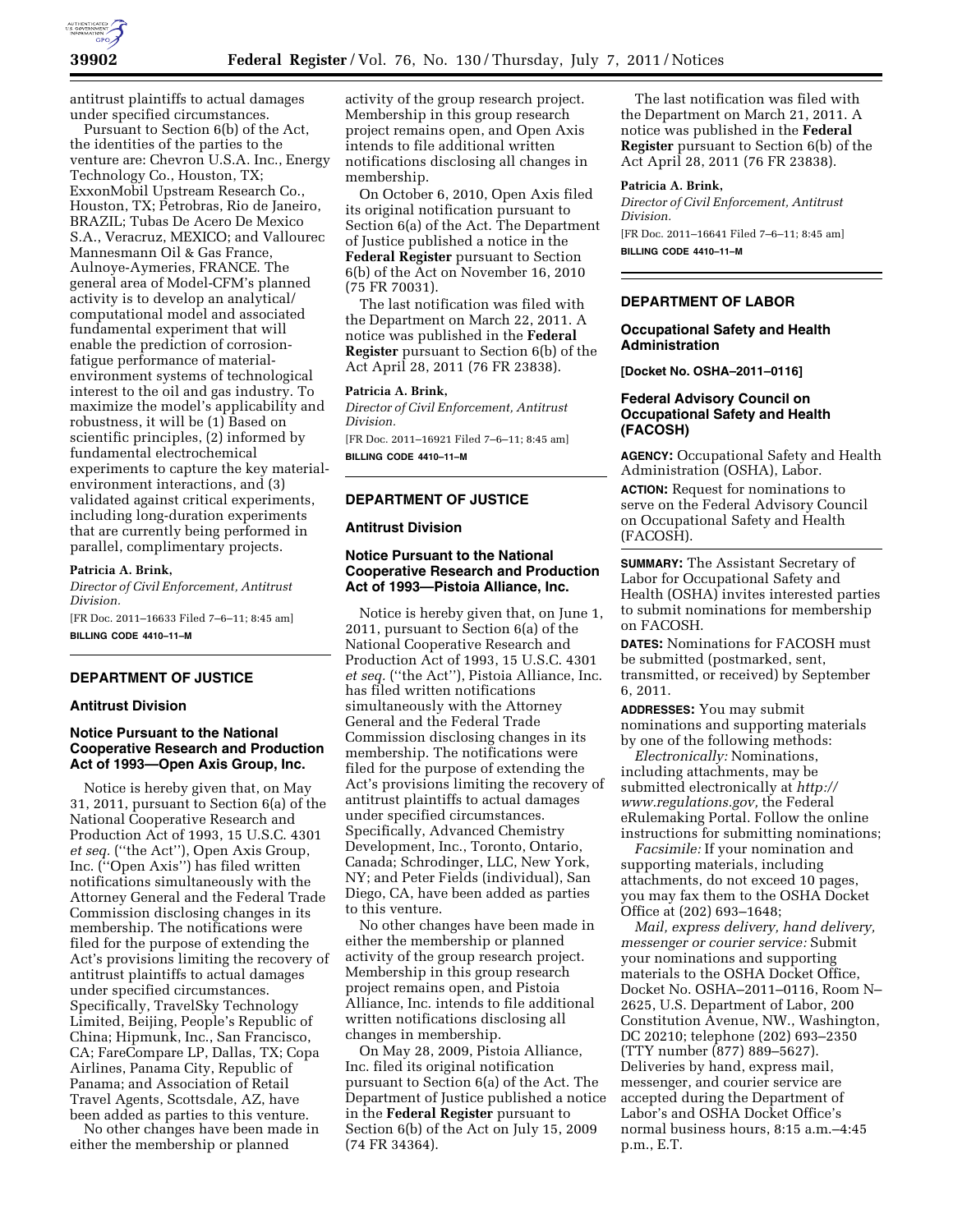*Instructions:* All nominations and supporting materials must include the Agency name and docket number for this **Federal Register** notice (Docket No. OSHA–2011–0116). Because of securityrelated procedures, submitting nominations by regular mail may result in a significant delay in their receipt. Please contact the OSHA Docket Office for information about security procedures for submitting nominations by hand delivery, express delivery, and messenger or courier service. For additional information on submitting nominations, see the ''Public Participation—Submission of Nominations and Access to Docket'' heading in the **SUPPLEMENTARY INFORMATION** section below.

Submissions in response to this **Federal Register** notice, including personal information provided, are posted without change at *[http://](http://www.regulations.gov)  [www.regulations.gov.](http://www.regulations.gov)* Therefore, OSHA cautions interested parties about submitting personal information such as Social Security numbers and birth dates.

**FOR FURTHER INFORMATION CONTACT:** *For press inquiries:* Mr. Francis Meilinger, OSHA, Office of Communications, Room N–3647, U.S. Department of Labor, 200 Constitution Avenue, NW., Washington, DC 20210; telephone (202) 693–1999.

*For general information:* Mr. Francis Yebesi, OSHA, Office of Federal Agency Programs, Directorate of Enforcement Programs, Room N–3622, U.S. Department of Labor, 200 Constitution Avenue, NW., Washington, DC 20210; telephone (202) 693–2122; e-mail *[ofap@dol.gov.](mailto:ofap@dol.gov)* 

**SUPPLEMENTARY INFORMATION:** The Assistant Secretary of OSHA invites interested parties to submit nominations for membership on FACOSH.

*Background.* FACOSH is authorized to advise the Secretary of Labor (Secretary) on all matters relating to the occupational safety and health of Federal employees (Occupational Safety and Health Act of 1970 (29 U.S.C. 668), 5 U.S.C. 7902, Executive Orders 12196 and 13511). This includes providing advice on how to reduce and keep to a minimum the number of injuries and illnesses in the Federal workforce and how to encourage the establishment and maintenance of effective occupational safety and health programs in each Federal agency.

*FACOSH membership.* FACOSH is comprised of 16 members, who the Secretary appoints to staggered terms not to exceed three (3) years. The Assistant Secretary, who chairs FACOSH, is seeking nominations to fill six (6) positions on FACOSH that

become vacant on January 1, 2012. The Secretary will appoint the new members to three (3)-year terms.

The categories of FACOSH membership, and the number of new members to be appointed, are:

• Eight (8) members are Federal agency management representatives: three (3) management representatives will be appointed; and

• Eight (8) members are representatives of labor organizations representing Federal employees: three (3) Federal employee representatives will be appointed.

FACOSH members serve at the pleasure of the Secretary unless the member is no longer qualified to serve, resigns, or is removed by the Secretary. The Secretary may appoint FACOSH members to successive terms. FACOSH meets at least two (2) times a year.

The Department of Labor is committed to equal opportunity in the workplace and seeks broad-based and diverse FACOSH membership. Any interested person or organization may nominate one (1) or more qualified persons for membership on FACOSH. Interested persons also are invited and encouraged to submit statements in support of particular nominees.

*Nomination requirements.*  Nominations must include the following information:

1. The nominee's contact information and current occupation or position;

2. Nominee's resume or curriculum vitae, including prior membership on FACOSH and other relevant organizations, associations and committees;

3. Category of membership (management, labor) the nominee is qualified to represent;

4. A summary of the nominee's background, experience and qualifications that addresses the nominee's suitability for the nominated membership category;

5. Articles or other documents the nominee has authored that indicate the nominee's knowledge, experience, and expertise in occupational safety and health, particularly as it pertains to the Federal workforce; and

6. A statement that the nominee is aware of the nomination, is willing to regularly attend and participate in FACOSH meetings, and has no apparent conflicts of interest that would preclude membership on FACOSH.

*Member selection.* The Secretary will appoint FACOSH members based upon criteria including, but not limited to, the nominee's level of responsibility for occupational safety and health matters involving the Federal workforce, experience and competence in

occupational safety and health, and willingness and ability to regularly and fully participate in FACOSH meetings. Federal agency management nominees who serve as their agency's Designated Agency Safety and Health Official (DASHO) and labor nominees who are responsible for Federal employee occupational safety and health matters within their respective organizations are preferred as management and labor members, respectively. The information received through the nomination process, along with other relevant sources of information, will assist the Secretary in making appointments to FACOSH. In selecting FACOSH members, the Secretary will consider individuals nominated in response to this **Federal Register** notice, as well as other qualified individuals. OSHA will publish a list of the new FACOSH members in the **Federal Register**.

## **Public Participation—Submission of Nominations and Access to Docket**

*Instructions for submitting nominations.* Interested parties may submit nominations and supplemental materials using one of the methods listed in the **ADDRESSES** section. All nominations, attachments and other materials must identify the Agency name and the OSHA docket number for this **Federal Register** notice (Docket No. OSHA 2011–0116). You may supplement electronic nominations by uploading document files electronically. If, instead, you wish to mail additional materials in reference to an electronic or FAX submission, you must submit them to the OSHA Docket Office (*see ADDRESSES* section). The additional material must clearly identify your electronic nomination by Agency name and docket number (Docket No. OSHA 2011–0116) so that the materials can be attached to the electronic submission.

Because of security-related procedures, the use of regular mail may cause a significant delay in the receipt of nominations. For information about security procedures concerning the delivery of materials by hand, express delivery, messenger or courier service, please contact the OSHA Docket Office (*see* **ADDRESSES** section).

All submissions in response to this **Federal Register** notice are posted without change at *[http://](http://www.regulations.gov)  [www.regulations.gov.](http://www.regulations.gov)* Therefore, OSHA cautions interested parties about submitting personal information, such as social security numbers and birth dates. Guidance on submitting nominations and materials in response to this **Federal Register** notice is available at *<http://www.regulations.gov>* and from the OSHA Docket Office.